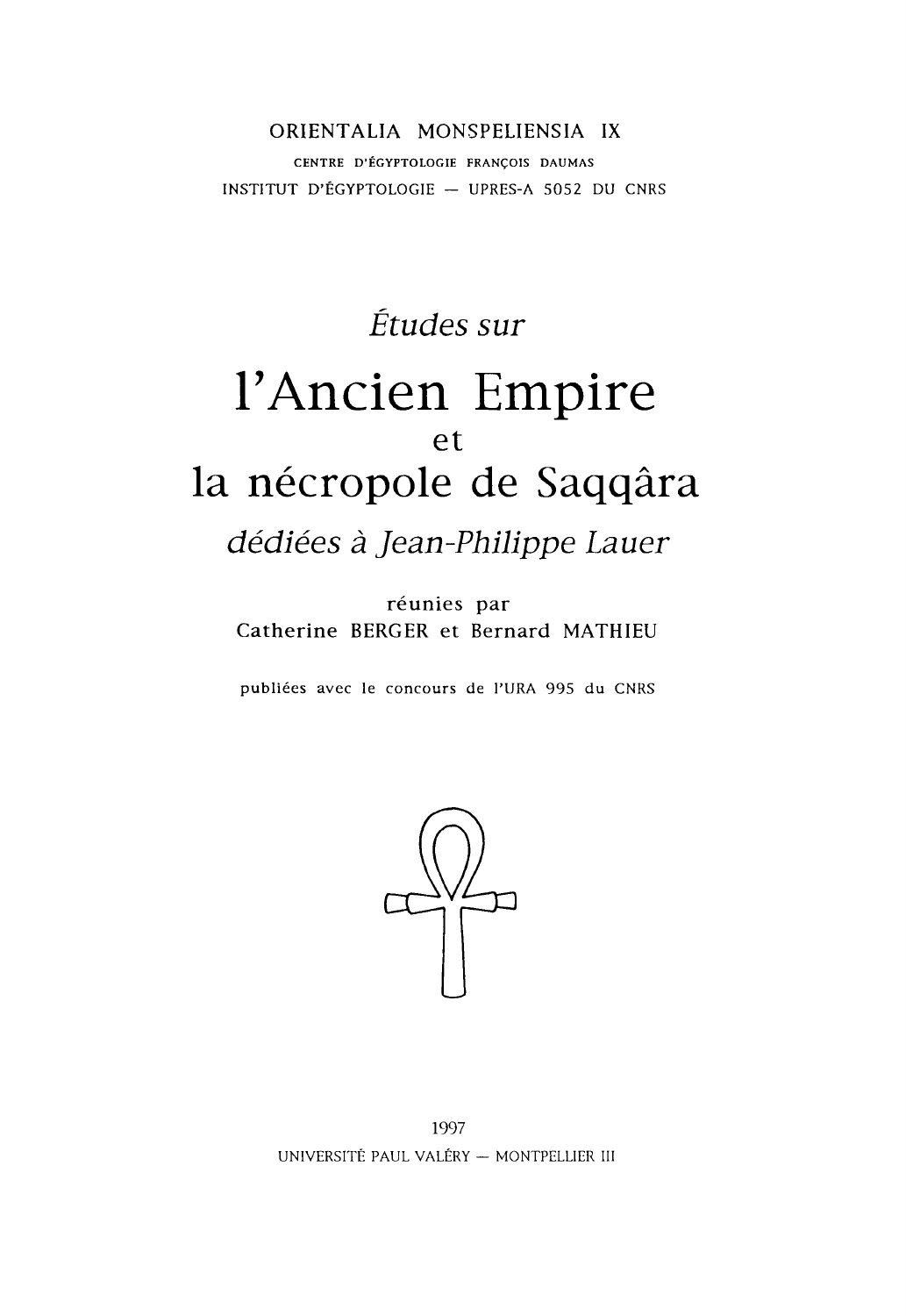ORIENTALIA MONSPELIENSIA IX CENTRE D'ÉGYPTOLOGIE FRANÇOIS DAUMAS INSTITUT D'ÉGYPTOLOGIE - UPRES-A 5052 DU CNRS

# *Études sur* I'Ancien Empire et la nécropole de Saqqâra

*dédiées à Jean-Philippe Lauer*

réunies par Catherine BERGER et Bernard MATHIEU

publiées avec le concours de l'URA 995 du CNRS

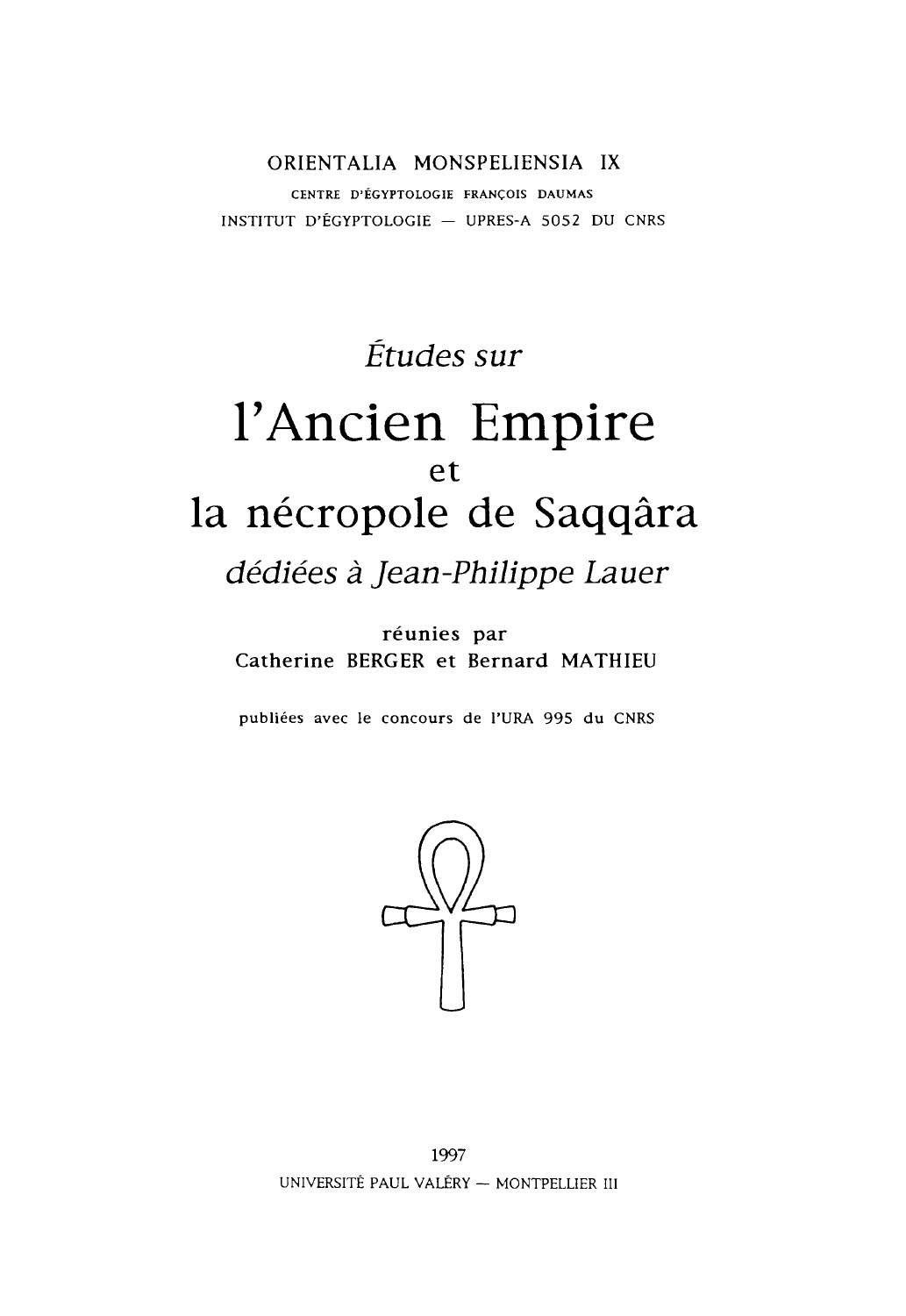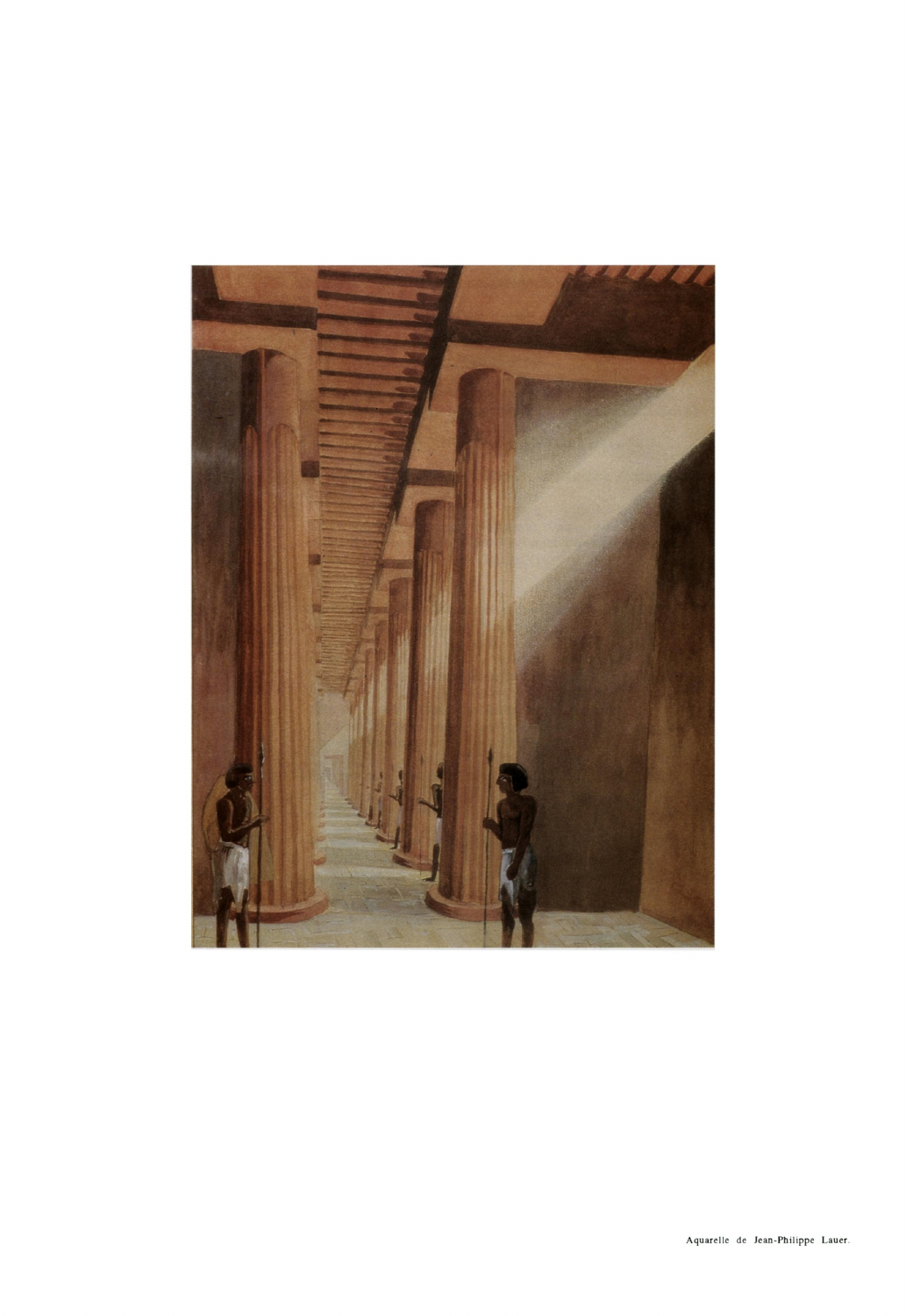## *Sommaire*

### **Tome 2**

|                                        | LABROUSSE Audran Un bloc décoré du temple funéraire de la mère royale Néferhétepès 263-270                                         |         |
|----------------------------------------|------------------------------------------------------------------------------------------------------------------------------------|---------|
| LECLANT Jean,<br>BERGER Catherine      | Les textes de la pyramide de Téti. État des travaux                                                                                | 271-277 |
| MARTIN Geoffrey T                      | "Covington's Tomb" and Related Early Monuments at Gîza 279-288                                                                     |         |
| MATHIEU Bernard                        | La fonction du serdab dans la pyramide d'Ounas. L'architecture<br>des appartements funéraires royaux à la lumière des Textes       | 289-304 |
| MINAULT-GOUT Anne                      |                                                                                                                                    | 305-314 |
| MORFIN Marguerite                      |                                                                                                                                    | 315-325 |
| EL-NAGGAR Salah                        |                                                                                                                                    | 327-339 |
| PANTALACCI Laure                       | De Memphis à Balat : les liens entre la Résidence<br>et les gouverneurs de l'oasis à la VI <sup>e</sup> dynastie                   | 341-349 |
| PFIRSCH Luc                            |                                                                                                                                    | 351-354 |
| PIERRE Isabelle                        | Les signes relatifs à l'homme dans les Textes des Pyramides.<br>Quelques particularités et graphies inhabituelles, jeux graphiques | 355-362 |
| REBINGUET Murielle                     | Quelques réflexions sur les pyramidions de pyramides royales                                                                       | 363-377 |
| SMITH Harry S                          |                                                                                                                                    | 379-393 |
| SOUROUZIAN Hourig<br>STADELMANN Rainer | La statue de Ny-ânkh-netjer, un nouveau document de la période                                                                     | 395-404 |
| SWELIM Nabil                           |                                                                                                                                    | 405-415 |
| VALLOGGIA Michel                       | La descenderie de la pyramide de Radjedef à Abu Rawash                                                                             | 417-428 |
| VERCOUTTER Jean                        |                                                                                                                                    | 429-432 |
| VERNER Miroslav                        | Setting the Axis: an Ancient Terminus Technicus                                                                                    | 433-436 |
| VERNUS Pascal                          |                                                                                                                                    | 437-443 |
| WISSA Myriam                           |                                                                                                                                    | 445-448 |
| WUTTMANN Michel                        | La restauration des parois des appartements funéraires de la pyramide                                                              | 449-460 |
| ZIEGLER Christiane                     | Sur quelques vases inscrits de l'Ancien Empire                                                                                     | 461-489 |
| ZIVIE-COCHE Christiane                 |                                                                                                                                    | 491-494 |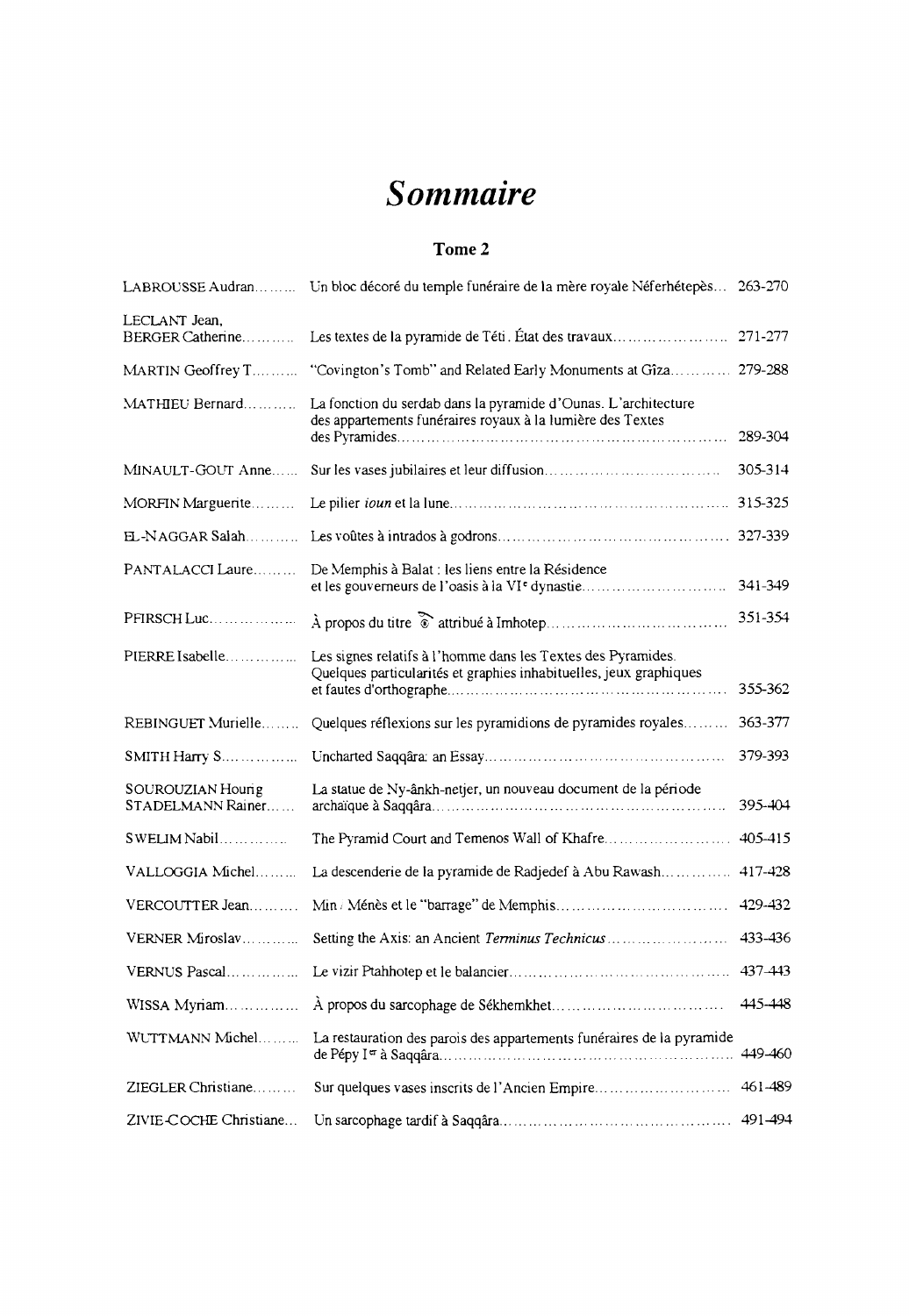*Études sur I'Ancien Empire et la nécropole de Saqqâra dédiées à Jean-Philippe Lauer OrMonsp* IX, 1997, p. 279-288

## **"Covington's Tomb" and Related Early Monuments at Giza**

#### *G eoffrey T. MARTIN Cambridge*

**The necropolis of Gîza, together with its counterpart Saqqâra, a few kilometres to the** south, comprise the major northern "type-sites" for the study of royal and private tomb **development in the Archaic Period and Old Kingdom, subjects to which M. Jean-Philippe Lauer has made fundamental contributions which will be of permanent value. It is an honour and a pleasure to contribute this paper on the early tombs in the South Field at Gîza in a volume commemorating the seventieth anniversary of his arrival on the** *gebel* **at Saqqâra to investigate the Step Pyramid complex, an event which was to have profound significance for our discipline.**

The topographical distinction between sites in the Memphite area is a recent one.<sup>1</sup> In antiquity the desert fringe from Abû Rawash in the north to Dahshûr and beyond in the south was an extended cemetery, varying in depth, embracing also the sites now known as Zâwyet el-' Aryan, Abû Ghurâb, Abûsîr, and north and south Saqqâra, which are severally distinguished by modem Egyptologists. Of these sites Gîza is the most extensively excavated and comprehensively published.2 As the location selected by Khufu, Khafre<sup>'</sup> and Menkaure<sup>'</sup> for their mortuary complexes it is ineluctably associated with the rulers of the IVth Dyn., and with the royal family and officials of this and subsequent dynasties of the Old Kingdom who were interred in the associated mastaba-fields.

Yet there were Early Dynastic mortuary traditions at Gîza, to which attention will be drawn in this paper. Excavations have brought to light funerary monuments dating from the first three dynasties in the southern sector of the Gîza necropolis, but the study of these has been hampered to a certain extent by the lack of an overall plan of the area, marking the locations of the known tombs. Such a map, prepared in 1902-1903 in connection with Covington's excavations, has recently come to light.3 The map is quite detailed, and helps to resolve some of the problems of location which are signalled in earlier sources.

Lorenzo Dow Covington  $(1862-1935)$ <sup>4</sup> began his excavations on the so-called "Mastaba Mount" at South Gîza in 1902, coincidentally the year of M. Lauer's birth. It is clear from his publication of one of the monuments in the necropolis that he investigated a large number of tombs,<sup>5</sup> 39 all told, of which 38 are marked on the plan [fig. 1]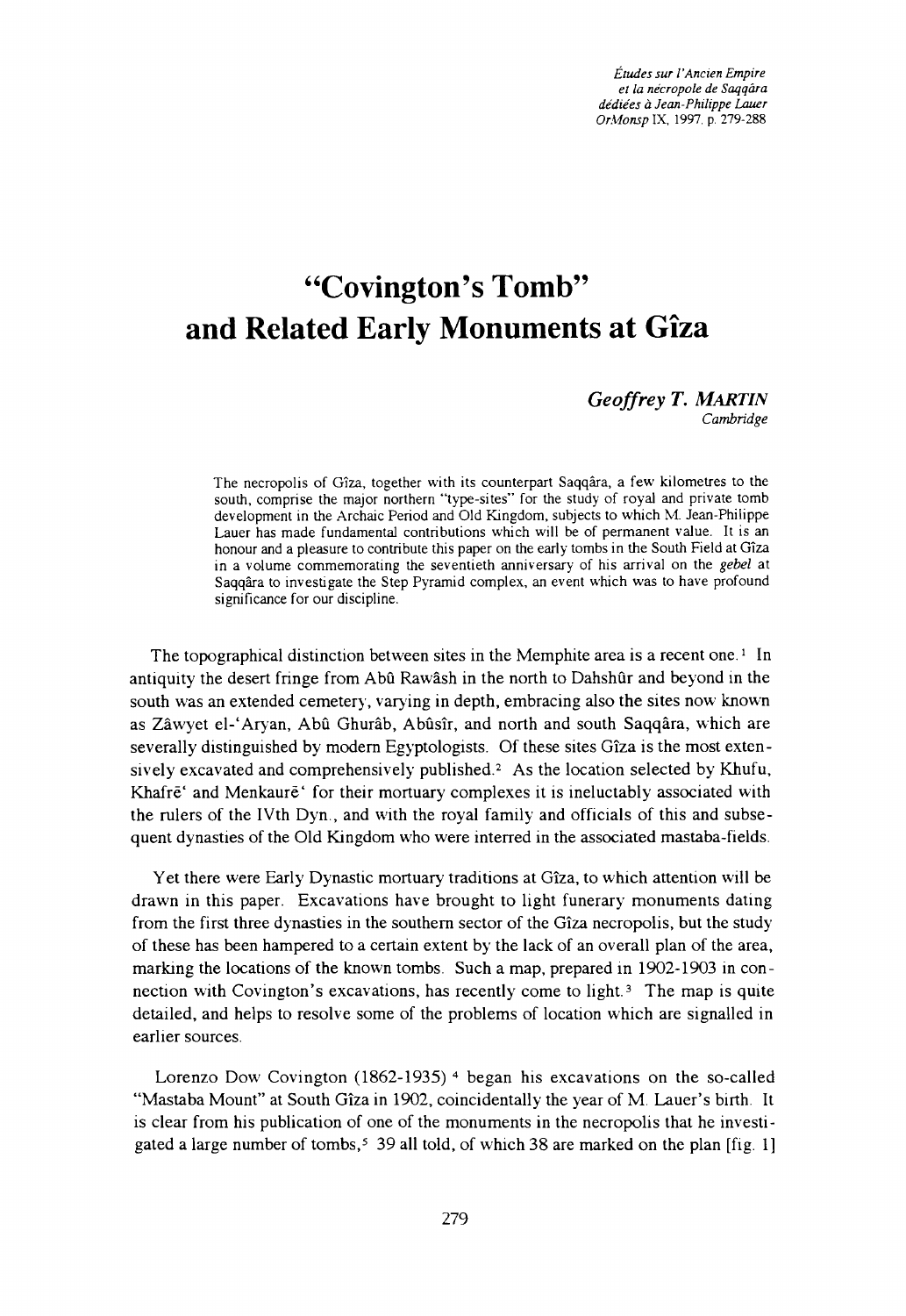here published for the first time. Tomb 1, also called Mastaba  $T<sub>6</sub>$  is the one that for lack of systematic numbering of monuments in the Gîza necropolis still bears his name ("Covington's Tomb"), even though he opened up or partially cleared so many others. Covington was not the first excavator in the area, since he refers to "the picturesque ruins of a large bluish-grey stone mastaba (about  $28$  metres  $x$  12 metres) excavated by Mariette",<sup>7</sup> and notes that the "entire concession seems to have been fully worked, many of the best savants having tested it",<sup>8</sup> without naming the scholars in question. Evidently Mariette himself did not achieve any remarkable results in the area, and no reference is made to it in the Gîza section of his publication on mastaba tombs.9 Reisner refers to the site only in passing in his magisterial treatment of the Gîza cemeteries.10

#### **The Map of the Necropolis south of the Gîza Pyramid Field.**

Since the map alluded to above is in a sense an historical document it is reproduced here in its original form. Evidently it was drawn up by a certain G. Curtis in 1905. The handwriting used in the labelling of the three Sections marked on it is somewhat idiosyncratic, so for clarity's sake the various sectors and the numbered tombs in them are shown also in a simplified map [fig. 2], and are itemized below.

```
Section 1
  Tombs 1 (called Tomb N° 1 First Dynasty), 2, 3.
Section 2
  Tombs 4-10, 11 (labelled Tomb N° 11 3rd Dynasty dating about 4200 B.C.), 15, 23, 27, 28, 32.
Section 3
   Tombs 12-14, 18, 19, 24, 26, 29-31, 33-38.
Other Tombs
   Tombs 16 and 17 are shown north-west and east respectively of Section 3. Tombs 20-22 and 25
   are south of Section 2. It has already been noted that Tomb 39 is not marked.
```
I assume that the tombs and shafts were investigated by Covington in the order in which they are numbered on the map, but there is no published documentary evidence to prove this. Other features signalled are "Quarry", "Cemetery & Trees", "South Causeway", and "Ancient Causeway". From personal observations made on the ground in 1995 the latter is still evident (it is made up of rough stones), as are Tombs 1-3 and 11. The "South Causeway" and tunnel are still striking features of the terrain south-east of the Menkaure' pyramid complex.

For the sake of completeness it may be noted that in respect of the main pyramid plateau the following are marked on the map: "Trench", "Basalt Pavement", "Inclined Passages", "North Causeway", "Edge of Rock", "Stone Rubbish", and "Sphinx". Tombs 1-3 are situated on knolls, with extensive views over the surrounding landscape. The site of Tomb 11, one of the monuments singled out for special mention on the map, is not in such a favoured position. One wonders how many funerary monuments of the early periods were demolished by the architects and masons of Khufu and his successors, further north in the necropolis.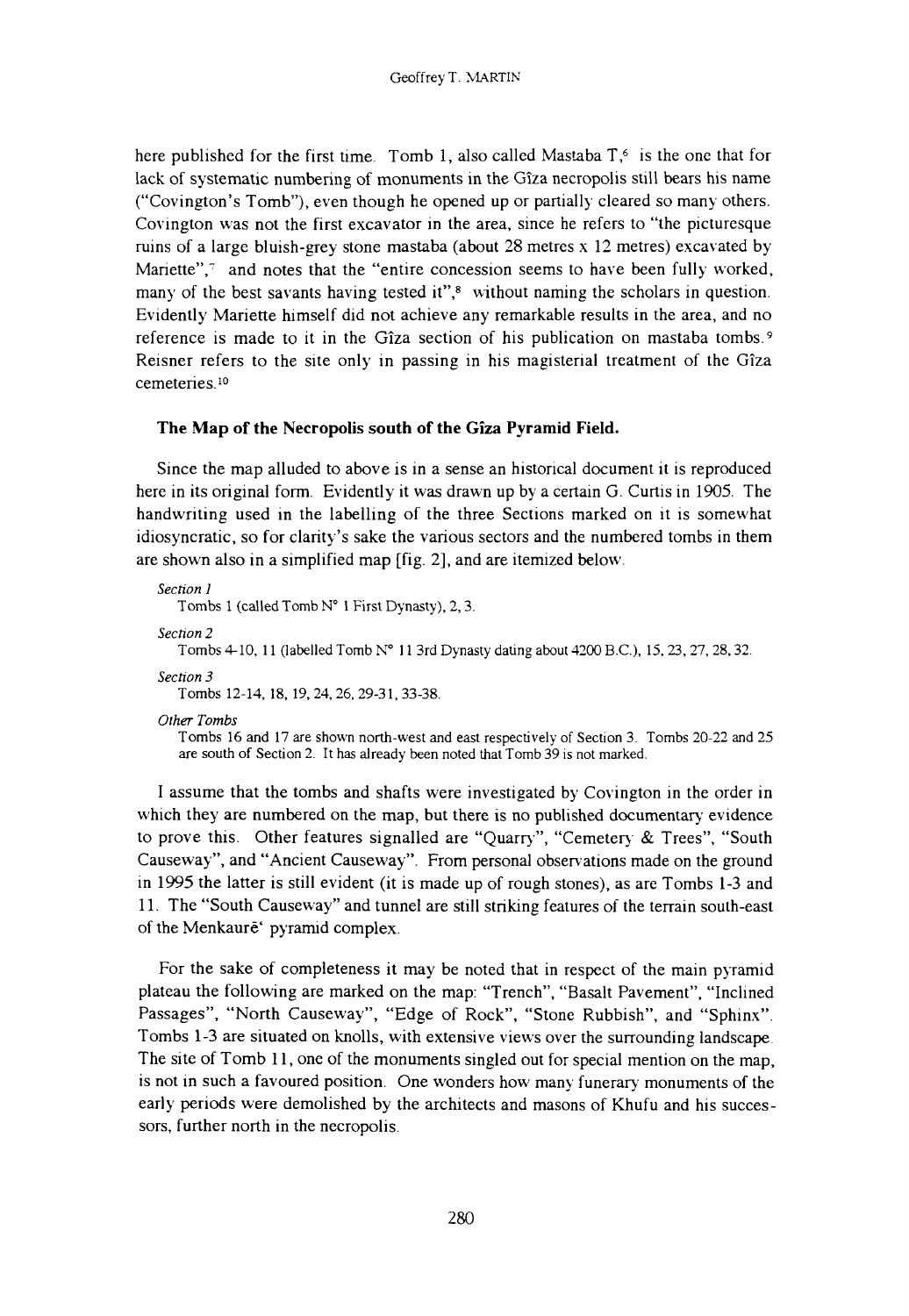Other plans of this part of the Gîza necropolis are those of Perring,<sup>11</sup> Lepsius,<sup>12</sup> Mariette,<sup>13</sup> Baedeker,<sup>14</sup> and most recently Kromer.<sup>15</sup> A general map in simplified form is available in Porter and Moss.16

#### **Tomb 1**. PM IIP, pt. 1, 294.

This mudbrick tomb, also called Mastaba  $T$ , is indubitably the one known under the sobriquet "Covington's Tomb". Covington's excavation of it over two seasons (1902- 1903) was published in a report  $17$  which is remarkably detailed for its time, if a trifle repetitive, and even touches upon the later material overlying and adjacent to the monument. According to the plan [fig. 1] it lies due south of the mid-point of the south side of Khufu's pyramid. It is unknown if this is significant, or the result of chance.

The walls of the main mastaba, which had an intricate palace-façade decoration, were vertical rather than battered. Covington does not assign a precise date to the tomb in his report, but seems to favour the Ist  $Dyn<sup>18</sup>$  on the basis of a comparison of part of the east façade of the Gîza monument with the south chapel of a tomb excavated at Saqqâra by Manette and dated by him to that period. No inscriptions or sealings were found by Covington to corroborate his early date. Although Covington does not specify the Saqqâra tomb in question it is undoubtedly that of Kha'bausokar, to which Manette assigned a Ist Dyn. date.<sup>19</sup> Later research has shown that it should be dated to Dyn. III,<sup>20</sup> which is more in accord with the probable date of Covington's mastaba, which architecturally fits better into the end of the IInd or the beginning of the IIIrd Dyn. His comparison was therefore apt.

Covington's laudable account gives the impression that his team fully excavated Tomb l.21 Flinders Petrie, who had a penchant for profitably re-clearing monuments already allegedly "worked" spent some time there in 1906-1907, and found much additional material.22 After drawing attention to the similarity of the panelling to that of early Ist Dyn. mastabas at Naqâda and elsewhere at Gîza, Petrie nevertheless opts for a date "nearly contemporary with the beginning of the IIIrd dynasty".23 The tradition of panelled façades of the "Covington Tomb"-type therefore had a long history.

*Checklist of material from Tomb 1* (page references are to Covington's article and Petrie's monograph).

**COVINGTON 25 hard wood pegs (p. 205) Knife (called "steel") with hard wooden handle and with bronze ring encircling the blade near the hilt (p. 208) Double-edged copper blade (p. 217) 4 silex implements (p. 218) Discs (p. 214, 216) 4 balls or marbles: 3 in "dull white alabaster", 1 "in red" (p. 218) Stone vessel fragments, including limestone, "alabaster", granite, red and white breccia, diorite, "green schist", and porphyry (p. 215-217; cf. Petrie, p. 7 [17]) Cylinder-shaped vessel, "alabaster" (p. 217) Wood, fragment (p. 218) Old Kingdom pottery (p. 2 11, 212, 215-217) Human remains (p. 215-216) Roman glass (p. 207-208, 215) Roman pottery (p. 206-207, 208 (some containing bitumen and a "greyish powder"), 215)**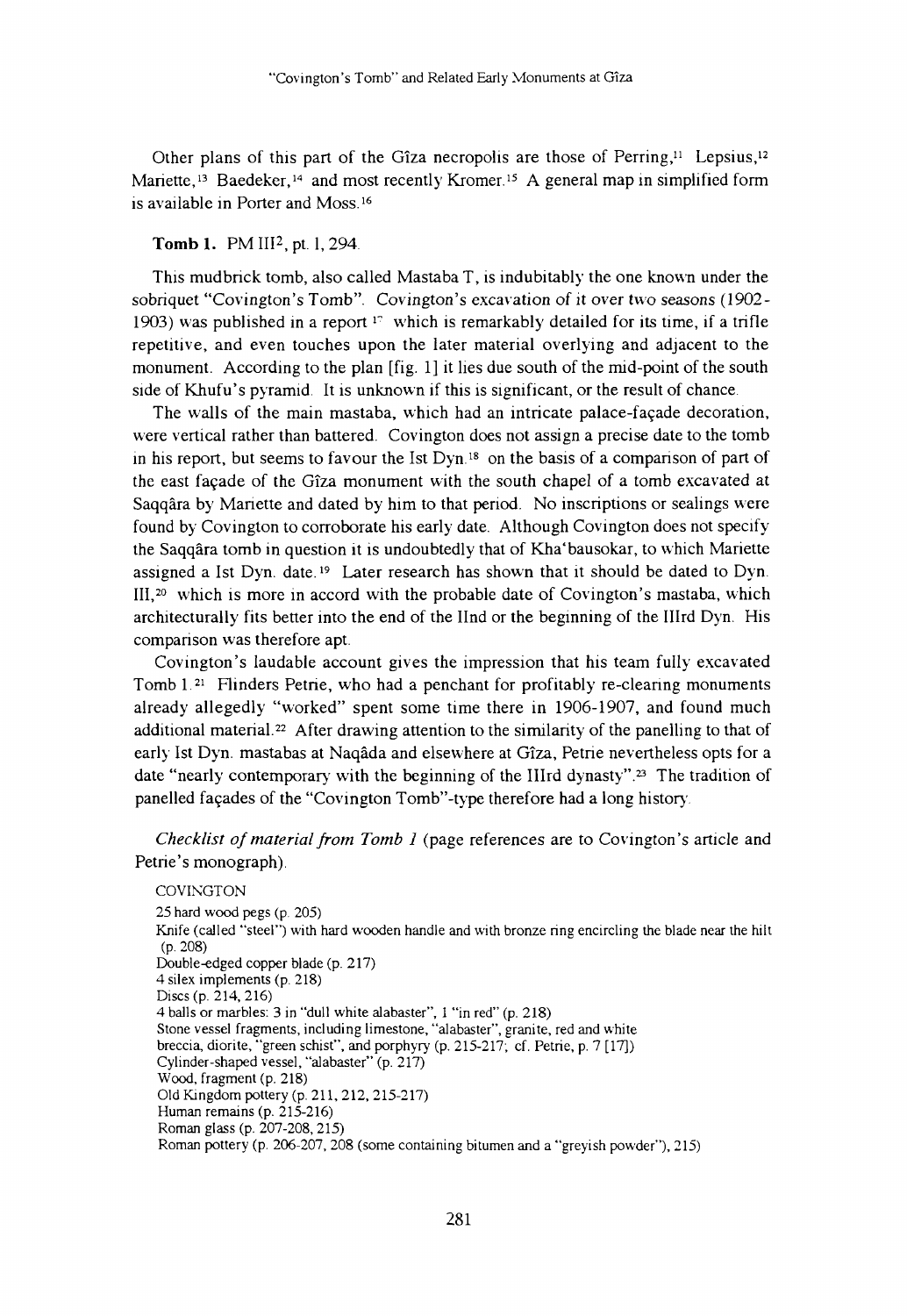**PETRIE**

**Stone (gaming) balls or marbles: 2 of carnelian, 1 agate, 9 hard brown limestone, 59 white limestone, 52 quartz (p. 7-8 [17]) Stone vessel fragments (p. 7 [17]) Chert slab (p. 8 [17]) Copper tools or models (p. 8 [17]) 10 bowls: 2 of porphyry, 4 diorite, 4 "alabaster", from tomb shaft immediately to east of "Covington's Tomb" (p. 8 [18]).** The drawing of the fragment of a painted offering-list, noted by PM III<sup>2</sup>, pt. 1, 294 as possibly coming **from here, cannot at the moment be located in the archives of the Museum of Fine Arts, Boston.**

#### **Tomb 2.**

This monument was seen by me in 1995. Covington notes it  $24$  as "... a large bluishgrey stone mastaba (about 28 metres x 12 metres) excavated by Manette", and refers to it again<sup>25</sup> as "... the interesting ruins of a large mastaba built of immense blocks of oyster-filled limestone". Petrie investigated it in 1906.26

*Material found adjacent to Tomb 2* **(reference is to Petrie's monograph). 7 stone bowls: 3 of syenite, 4 "alabaster" (p. 8 [18]).**

#### **Tomb 3.**

Also seen by me in 1995. It is constructed of mudbrick and stone, and is the bestpreserved monument of the group. There is a large shaft adjacent to the west, and additional structures are attached on the east. Presumably Covington did some work here, but this tomb is undoubtedly the mastaba excavated by an Austrian mission directed by Dr Karl Kromer in 1981-1983.<sup>27</sup> It situation as marked on the map published by the expeditions 28 does not however correspond precisely with the site of Tomb 3 as marked on fig. 1.29

The mastaba, dated by the Austrian excavator probably to the late IIIrd Dyn., was enlarged soon after its construction. A smaller tomb, dated by fragments of a wooden coffin found in its substructure, was attached to the south on its east façade during Dyn. IV or V. Yet another structure with four shafts and a serdab was built onto the east façade of the main mastaba, northwards of the first addition, during Dyn. V.30 A final addition was made on the west façade of the original structure. It is dated to Dyn. IV-V on imported pottery evidence.

The complex was completely and efficiently excavated by the Austrian archaeologists, apart from the central tomb-chamber which was not reached owing to the presence of large stones encumbering the passage.

*Material from Tomb 3* (references are to Kromer's monograph) **All objects, including pottery, are published in p. 63-67, and on pls. 23-39. Human remains (p. 53-62, with pls. 40-45)**

#### Petrie's IInd Dyn. Tomb. PM III<sup>2</sup>, pt. 1, 294.

Petrie's description of the location of this important monument is vague: "On the top of the south end of the ridge facing the cultivation, looking down on the site of the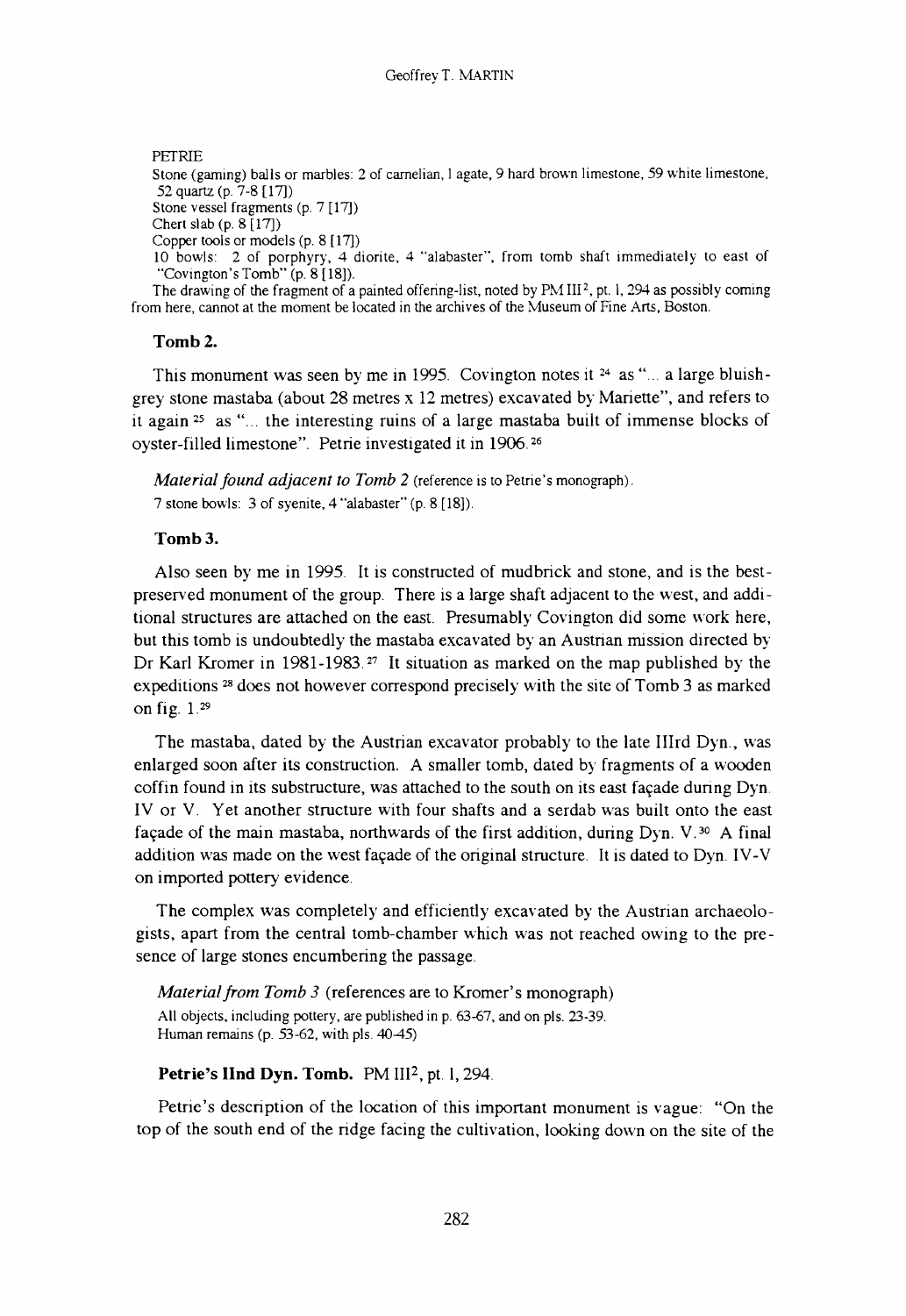tomb of the Ist dynasty, we found the remains of a tomb of the IInd dynasty".31 It was covered by the debris of a Late Period monument. An earlier reference by Petrie 32 to the tomb may be misleading: "The Und Dynasty was also represented by a rock tomb containing sealings of king Neteren". The term "rock tomb" is usually descriptive of tombs cut into a rock escarpment or cliff face. There are innumerable examples of such monuments dating from the Old Kingdom and later periods in Gîza, many provincial sites, and to a certain extent in Saqqâra. Covington mentions that he investigated eight examples of "cave tombs" in the area of the "Mastaba Mount" excavations.<sup>33</sup> A rocktomb as such would be unprecedented for the Archaic Period.<sup>34</sup>

It is virtually certain that the Dyn. I tomb mentioned by Petrie refers not to "Covington's Tomb", which Petrie dated to the late Second or early IIIrd Dyn. (see above) but to the large and important mastaba, undoubtedly of Ist Dyn. date, found by Barsanti in 1904 and excavated by Daressy and subsequently by Petrie. This tomb <sup>35</sup> lies somewhere in the area between South Gîza and Zâwyet el-'Aryân, but does not seem to be pinpointed precisely on any map. Petrie says 36 that it lies "in the plain about a mile and a half SSE of the Great Pyramid".

#### **Tomb 11.**

On the plan of Covington's area published here [fig. 1] Tomb 11 is shown as a monument of some consequence, to judge from its dotted outline and central shaft(?). It is unclear why it is labelled "3rd Dynasty" It is east of "Covington's Tomb", though whether it can be said to be "on the top of the south end of the ridge facing the cultivation" is arguable. At any rate its situation affords a view looking towards the site of Barsanti's Ist Dyn. mastaba. With due reservations I identify Tomb 11 with Petrie's IInd Dyn. mastaba.

*Material from Petrie's IInd Dyn. Tomb* [= **Tomb 11?] (references are to Petrie's monograph) Stone vessel fragments in "alabaster", gypsum, limestone, and pink "marble" (p. 7 [14-15]) Mud seal impressions of Ninetjer (Neteren) (p. 7 [14]). See also PM III/2, pt. 1, 295 Pottery jar (p. 7 [15])**

Apart from the work of the recent Austrian mission it will be noted from the above account that the important antecedents discussed here of the tombs in the great mastabafields on the main plateau at Gîza have been excavated and published in a piecemeal and rather unsatisfactory way, although Covington's efforts in Tomb 1 were praiseworthy. Something can be gleaned about the architecture of these monuments, so comparisons can be made with Archaic and early IIIrd Dyn. tombs at Saqqâra, Mahâsna, Naqâda, Abydos and elsewhere, but the treatment of the objects, not least the pottery and stone vessels, leaves much to be desired. Surprisingly little is known about such material, deriving from the crucial transitional period spanning the Und and early IIIrd Dyn., especially in respect of ceramics.<sup>37</sup> It would be a valuable exercise to study all the surviving material in Cairo, Cincinnati, and other locations.38 In this paper it has been possible only to highlight the possibilities.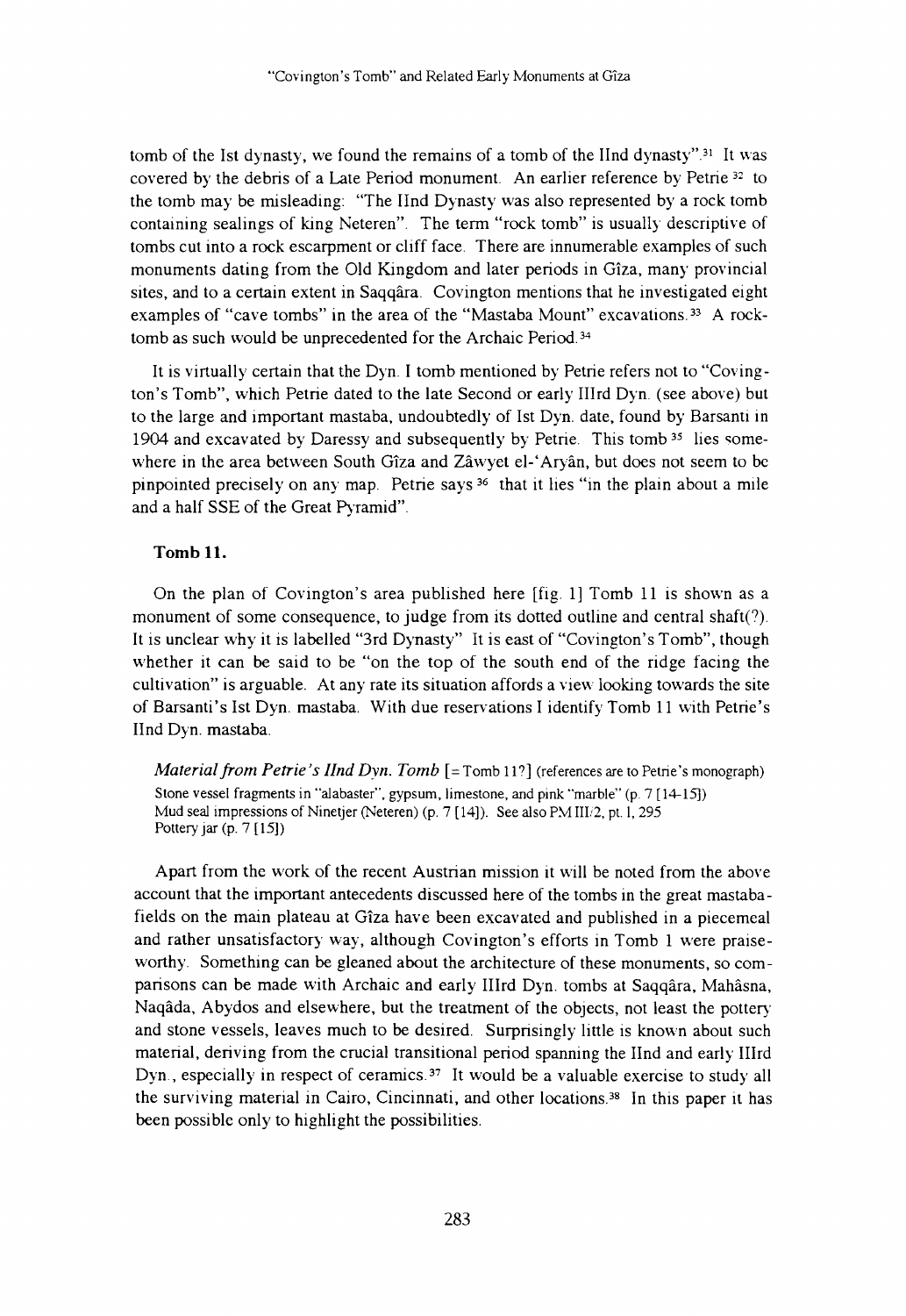**To add to the meagre existing documentation a Checklist of objects from Covington's excavations, derived from the Journal d'Entrée and Temporary Register of the Cairo Museum,39 is appended.**

#### *Journal d 'Entrée.*

- JE 35871. Stèle à sommet cintré. Inscription en colonne. Époque ptolém. Calcaire. Haut. 1.08 m . Larg. 0.33 m *[Note:* Gizeh, fouilles Covington 1902]. This object is also in the Temp. Reg. as 31.5.15.4: Ptoi[emaic] round topped stela with one col[umn] of text. 110 x 35 [cm],
- JE 35872. Table d'offrande à deux auges rectangulaires. Inscription au nom de *[Sndm]* et sa famille. Calcaire. Long. 0.39 m. Brisée en deux *[Note:* = 57007].
- JE 35873. Objet à destination inconnue, un des côtés étant creusé en forme de cône, comme un cadran solaire. Albâtre. Long. 0.20 m.
- JE 35874. Vase de la forme des aiguières en bronze avec bec formant deux rigoles. Albâtre. Haut. 0.11 m.
- JE 35875. Outils en silex [no other details],
- JE 37095. Deux billes, l'une en cornaline, l'autre en albâtre. Diam. 0.012 m *[Note:* marked 18.9.32.4].
- JE 37948. Couteau à lame en fer, manche en come, virole en ivoire. Long. 0.32 m.
- JE 38973. Lame de silex polie, ayant dû servir de couteau de tisserand. Long. 0.39 m *[Note:* II Dyn. = Petrie, *Gizeh and Rifeh,* 7, with pl. III, a].
- JE 38976. Deux billes rondes en calcaire. Diam. 0.008 à 0.012 m *[Note:* = Cat. 68139 à 68148 (sauf 68144 qui n'existe pas et qui semble être remplacée par 68148 bis)].

#### *Temporary Register.*

- 31.5.15.2. R[oun]d topped stela of [?] illegible. Traces of 3 lines inscr. 60 x 33 [cm ] *[Note:* Believed to be from Covington's work. F[oun]d near Photo Room (of the Cairo Museum)].
- 31.5.15.3. Stela. Similar  $[...]$  quite illegible. 58 x 28 [cm.].
- 14.3.23.1. Group of bronze objects [probably ritual]. Largest [0]. 155 m. *[Note:* "Mastaba Mount Excavations (Gizeh)"].

**The last word should be given to Petrie: "It is a new view of Gizeh to see that it did not become occupied first by the Pyramid kings, but that it had a continuous history as a cemetery from the beginning of the Ist Dynasty" 40**

- 1. Pointed out most recently by J. MALEK, *DiscEg* 30, 1994, p. 111.
- 2. PM III<sup>2</sup>, pt. 1, 10-312; 353-354.
- 3 . It was given to me by Mr R. Fazzini of The Brooklyn Museum, to whom I extend my warmest thanks. After the publication of this article the original map, on linen, will find a permanent home in the archives of the Cincinnati Art Museum, which houses objects from Covington's excavations as well as some manuscript material. I have been unable to obtain information about the latter.
- 4. W.R. DAWSON, E.P. UPHILL, Who Was Who in Egyptology, 3rd ed. rev. by M.L. BIERBRIER, London, 1995, p. 108. Covington's achievements are not dealt with in J.A. W ILSON'S informative study, Signs & Wonders upon Pharaoh: a history of American Egyptology, Chicago and London, 1964.
- 5. L.D. COVINGTON, *ASAE* VI, 1905, p. 193.
- 6. G.A. REISNER, *The Development of the Egyptian tomb down to the Accession of Cheops*, Cambridge, Mass. etc., 1936, p. 155-157. Reisner dated Tomb 1 to the reign of Kha'sekhemuy.
- 7. L.D. COVINGTON, l*oc. cit.*

- 9. A . MARIETTE, *Les mastabas de I'Ancien Empire,* Paris, 1889, p. 488-571.
- 10. G.A. REISNER, *A History of the Giza Necropolis*, Vol. I, Cambridge, Mass. etc., 1942, p. 23, referring to Petrie's work.

<sup>8.</sup> *Loc. cit.*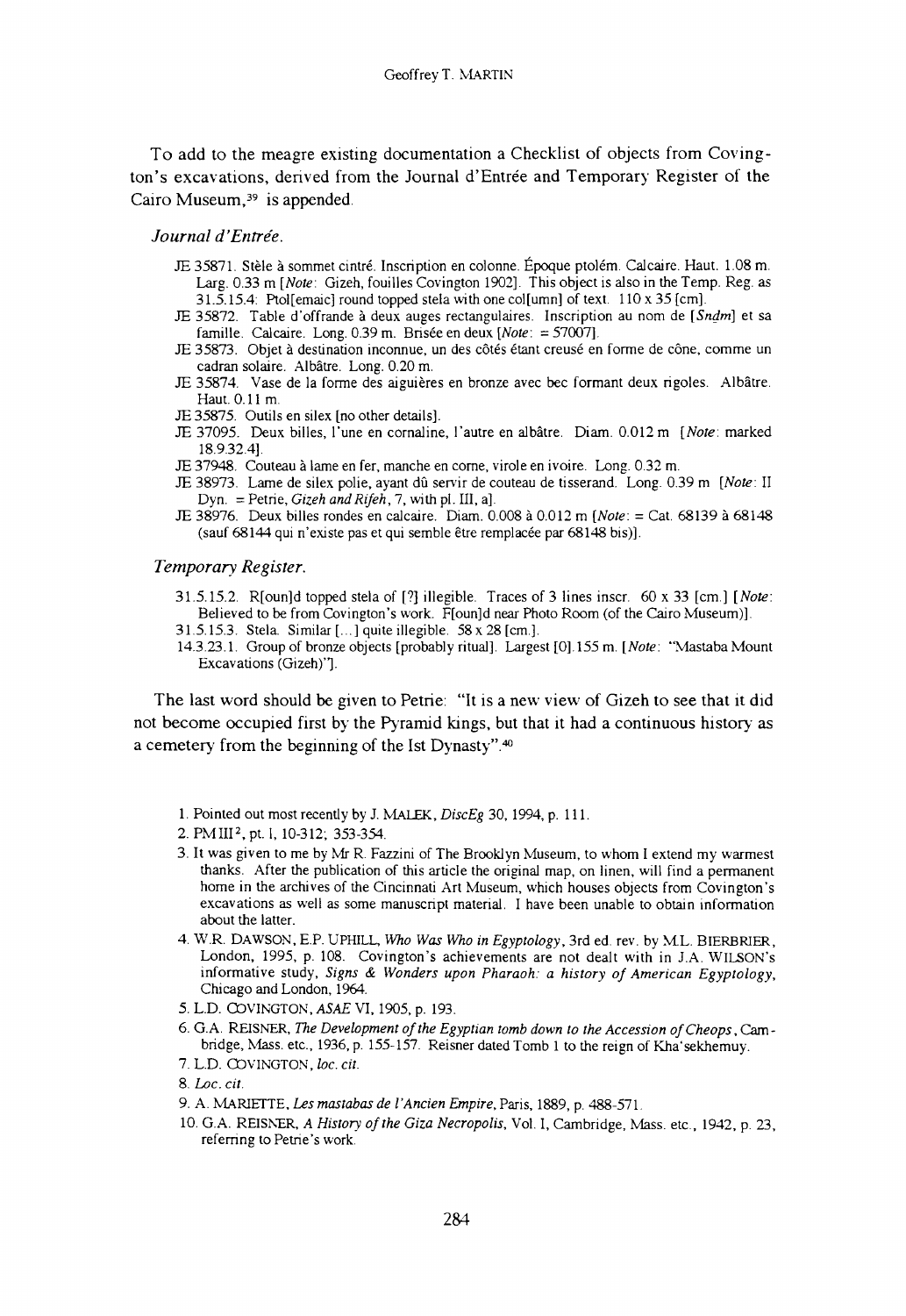- 11. In H. VYSE, *Operations carried on at the Pyramids of Gizeh in 1837,* Vol. III. Appendix, containing a survey by J.S. Perring (London, 1842), pl. opposite p. 1. The area on the east side of the necropolis is marked "Pits". The western Causeway is show as "Foundation", and the "South Causeway & Bridge" are also marked.
- 12. K.R. LEPSIUS, *Denkmaeler aus Aegypten und Aethiopien.* Erste Abt., Berlin, 1849, Bl. 14.
- 13. A. MARIETTE, *op. cit.* pl. I. The southern section of the Gîza necropolis shows some tombs marked in, four of which are numbered 102-5.
- 14. K. BAEDEKER, *Egypt and The Sûdân,* 8th rev. ed., Leipzig, etc., 1929, map between p. 132- 133.
- 15. K. KROMER, *Nezlet Batran: eine Mastaba aus dem Alten Reich bei Giseh (Ägypten). Österreichische Ausgrabungen 1981-1983,* Vienna, 1991, plan 1, and Abb. 1 on p. 11.
- 16. PM III2, pt. 1, map III: South Field. "Covington's Tomb" is marked, but misplaced somewhat to the east of its true location, if the new map now published is correct.
- 17. L.D. COVINGTON, *op. cit.,* p. 193-218. Where L.D. Covington mentions Plates he means Figures. See also R. WEILL, *Les origines de l 'Égypte pharaonique,* lre partie. *La IIe et la IIIe dynasties,* Paris, 1908, p. 371-374, 418, 454, 479.
- 18. L.D. COVINGTON, *op. cit.,* p. 201.
- 19. A. MARIETTE, *op. cit.,* p. 71-79, with plans on p. 71.
- 20. Y. HARPUR, *Decoration in Egyptian tombs of the Old Kingdom,* London, New York, 1987, s.v  $H^c$ -b3w-Skr. A mid-Dyn. III to early Dyn. IV date is attributed by PM III<sup>2</sup>, pt. 2, 449.
- 21. But see L.D. COVINGTON, *op. cit.,* p. 209.
- 22. W.M.F1. PETRIE, *Gizeh and Rifeh,* Double vol., London, 1907, p. 7-8 [16-18].
- 23. *Ibid., p.* 7.
- 24. L.D. COVINGTON, *op. cit.,* p. 194.
- 25. *Ibid., p.* 196.
- 26. W.M.Fl. PETRIE, *op. cit.,* p. 8 [18].
- 27. K. KROMER, *op. cit.,* plan 1; see also Abb. 1 on p. 11.
- 28. *Loc. cit.*
- 29. But see the reservations expressed about the quality of the plan and Abb. 1 in Kromer's report in a review by A.O. BOLSHAKOV, *BiOr* LI/1-2, Jan.-Mar. 1994, col. 63. I cannot at the moment judge which of the two sources is the more accurate.
- 30. A.O. BOLSHAKOV, *op. cit.,* col. 61 prefers a Dyn. VI date.
- 31. W.M.Fl. PETRIE, *op. cit.,* p. 7 [14].
- 32. W.MFl. PETRIE, *EEF. Archaeological Report 1906-1907,* London, 1908, p. 28.
- 33. L.D. COVINGTON, *op. cit.,* p. 193.
- 34. Though the possibility of the existence of rock-tombs in the first two dynasties cannot be dismissed out of hand.
- 35. PM III2, pt. 1,312.
- 36. W.MFl. PETRIE, *Gizeh and Rifeh,* p. 2.
- 37. A.L. KELLEY signals possible Dyn. II pottery forms only from Hierakonpolis and Abydos, but PETRIE's drawings are hardly usable; see A.L. KELLEY, *The Pottery of Ancient Egypt,*  Toronto, 1976, pls. 6-7.
- 38. As regards the fundamental sigillographic material of King Ninetjer, a personal examination of the sealings in Manchester (PM III<sup>2</sup>, pt. 1, 295) has shown that there are discrepancies between the drawings of Petrie and Kaplony, and in some cases the published drawings only approxi mate to what can be seen on the admittedly intractable material. Here again is a fruitful field for research.
- 39. With the kind permission of the Director, Dr Mohamed Saleh.
- 40. W.MFl. PETRIE, *EEF Archaeological Report 1906-1907,* p. 28. The remarks of A.O. BOL-SHAKOV, *op. cit.,* col. 62, are apposite here: 'The main cemeteries of Giza were planned and founded under Cheops, centralized planning leaving its mark on the whole following development of architecture and decoration of Giza tombs more unified than those anywhere else in Egypt. As a result the Giza necropolis is too often regarded as having no historical roots, appearing instantly on a blank space and then developing according to its own rules... Giza no doubt had some early dynastic traditions which were continuing at its periphery, synchronous to the flourishing of the main cemeteries".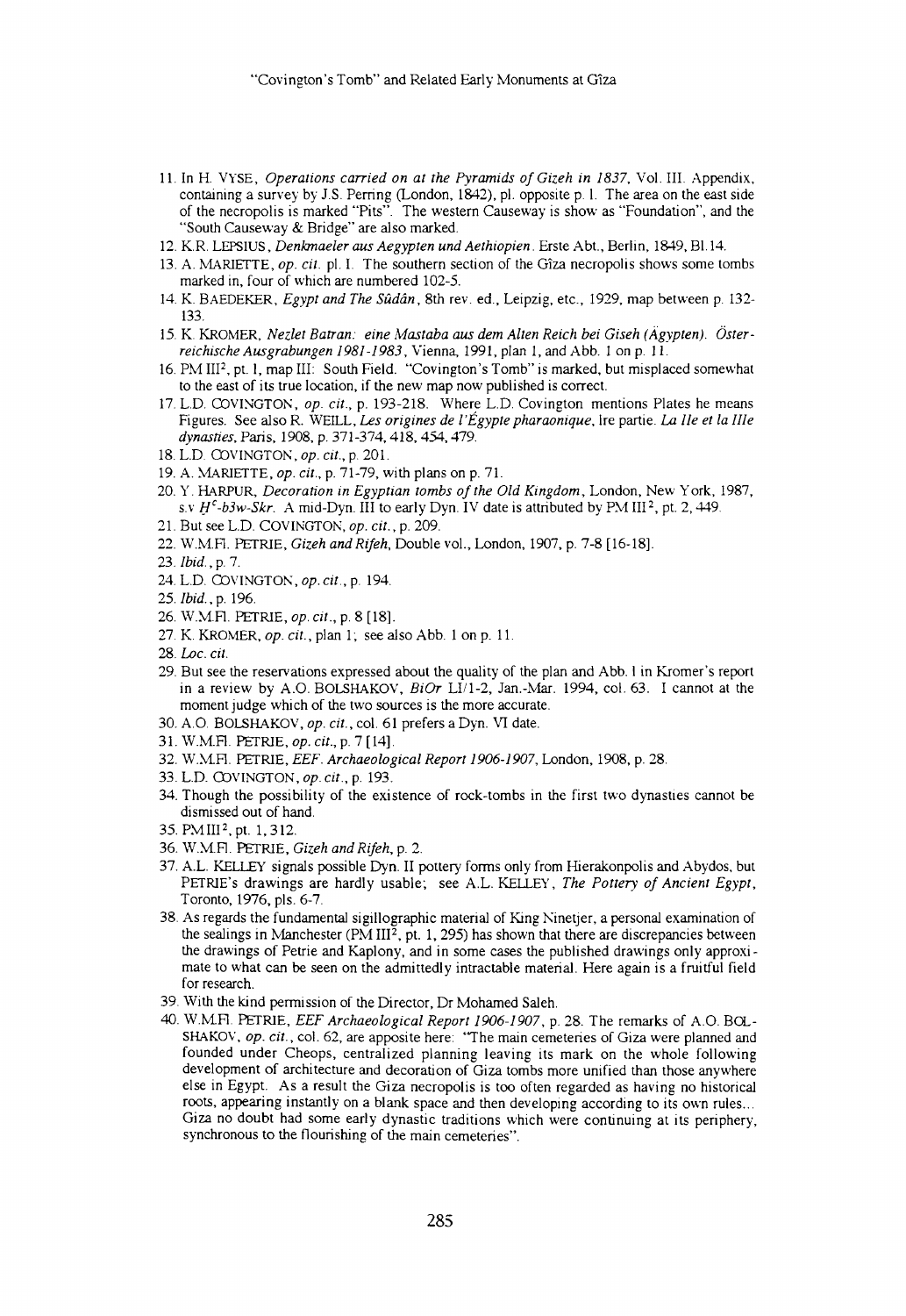

Fig. 1. Covington's excavations, 1902-1903, showing relationship to the Gîza pyramid plateau.

C. N.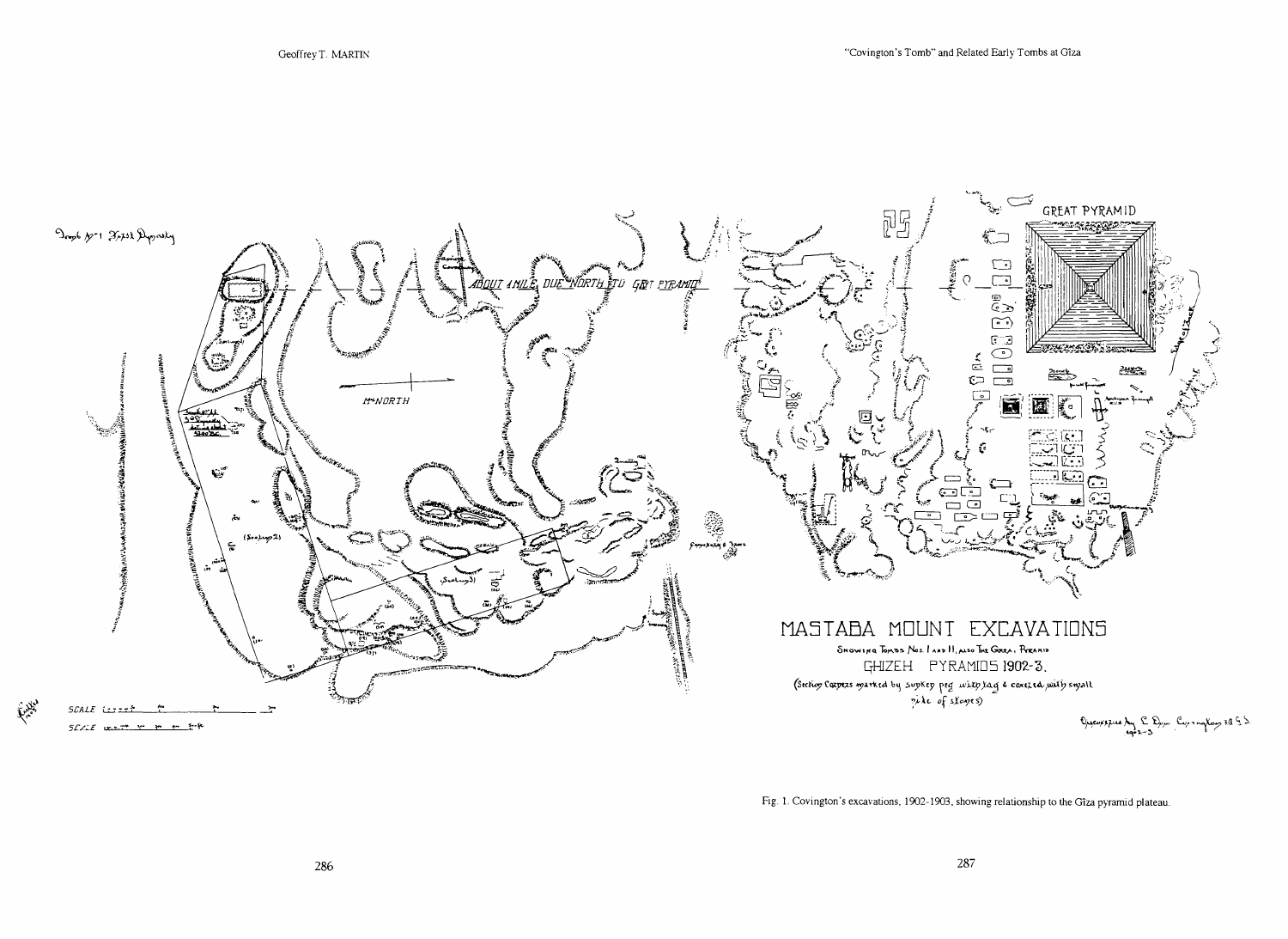

Fig. 2. Locations of the numbered tombs.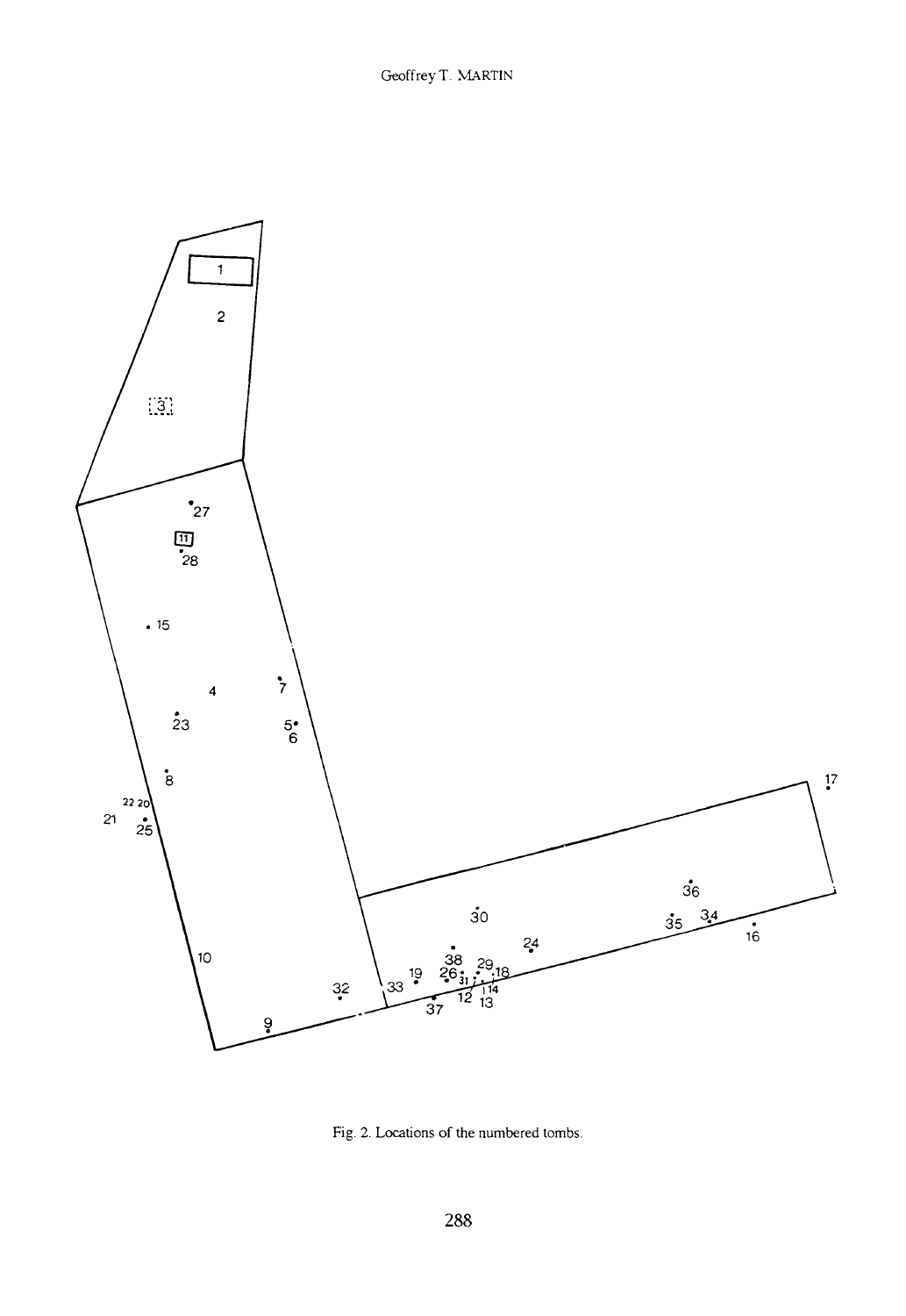Achevé d'imprimer sur les presses de l'Imprimerie de l'Université Paul Valéry MONTPELLIER III

 $-$ 

**Dépôt légal : 3e trimestre 1997.**